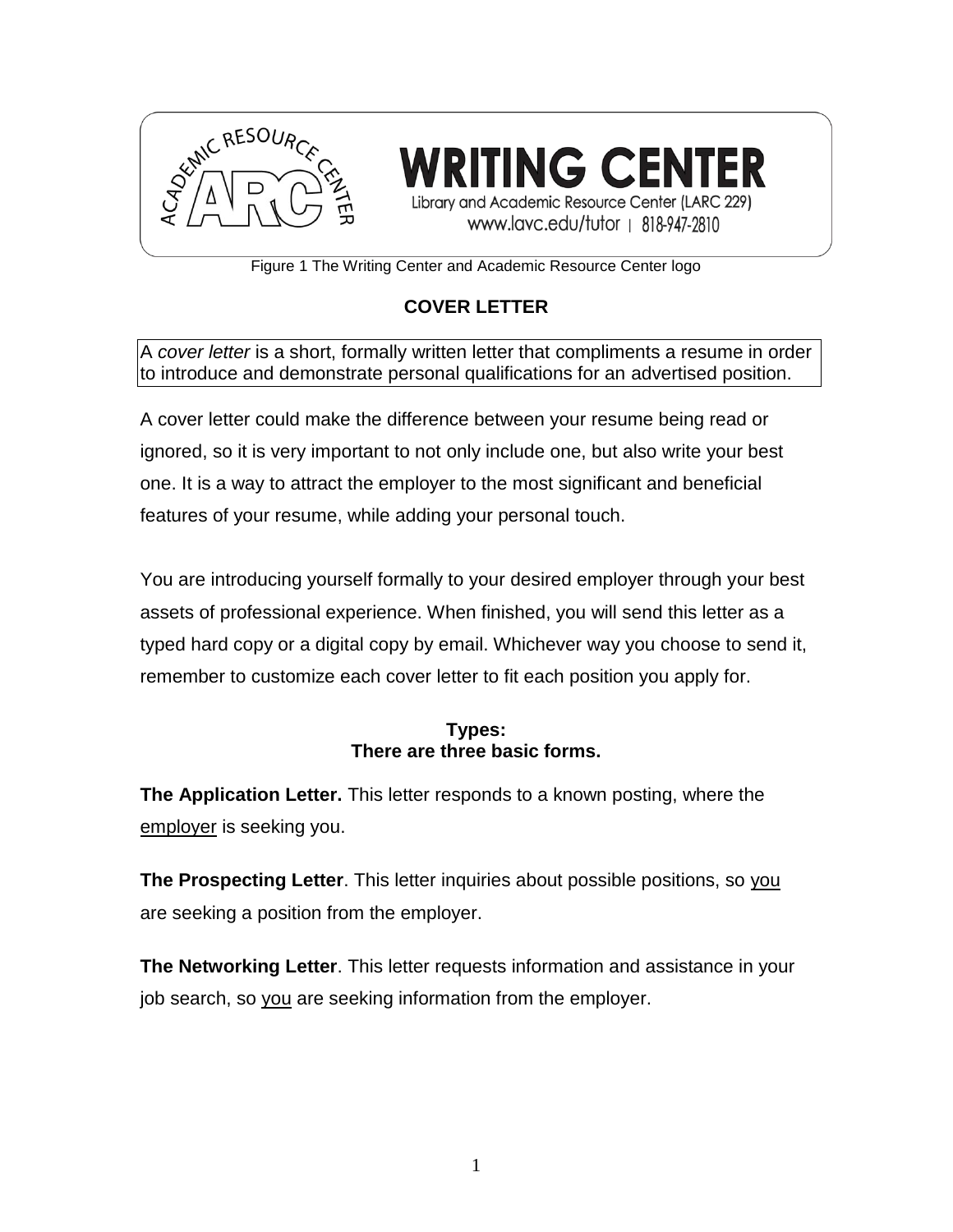Whichever you choose to write, remember never to 'blanket' email, or send the same email to every prospective employer. It is better to customize your letters, increasing your chances of getting noticed.

Effective cover letters explain your reasons for interest in that specific organization and relate your skills or experiences. They also reflect your knowledge about the position and interest in it as well. This will most likely require research into the company or position before you start writing.



**Format**: There is one basic way to write all cover letters.

# **Step One**:

You have found your dream job! Now you are ready to customize your experience to fit this job. But first, research into the company and position you desire.  $\square$ 

# **Step Two**:

Once you know more specifically about what position you want, you need to know to whom you are writing. Check the company's website and search for a name, email and or phone number. \*While it is best to find a person, if you cannot find one, then you can use the term, 'Dear Hiring Manager'.

# **Step Three**:

Pick which cover letter you want to write. This will depend on whether the employer is looking for this position, or you are looking.  $\square$ 

# **Step Four**: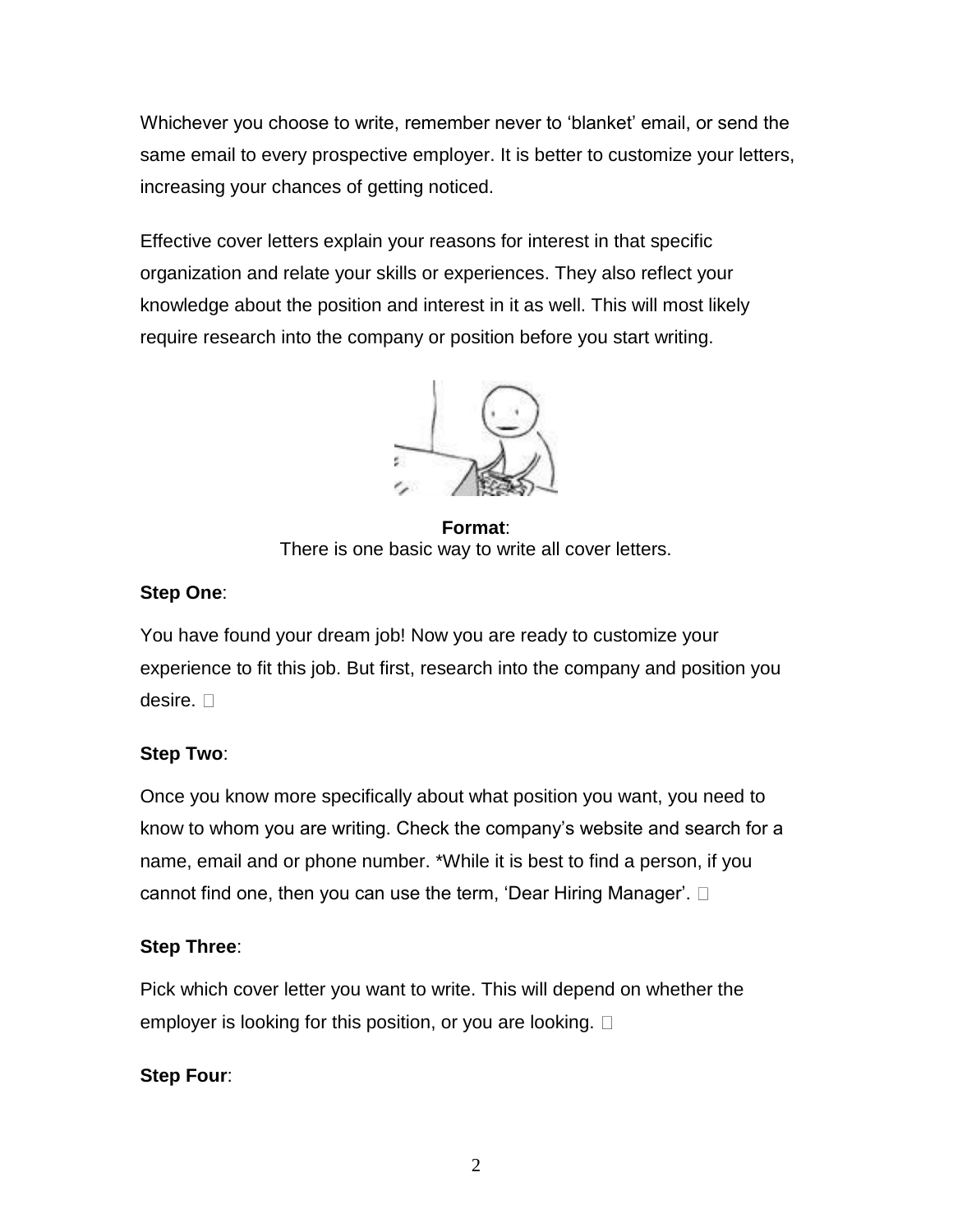Follow the cover letter format. [See Attached handout.] This is a generic form that you can change depending on which of the three cover letters you write.  $\square$ 

#### **Step Five:**

Proofread your letter and check for errors. The following checklist will help you.  $\Box$ 

### Anita Job 555 Third Street De Pere, Wisconsin 54115 (818) 555-5555 anitajob@snc.edu

Date

Employer's Name Title **Company** Street Address City, State, Zip Code

Address to a specific person if possible. Call for a name if not listed. Use Mr. or Ms.. If name is unavailable, use a title. Ex: Dear Human Resources Dear

#### **First Paragraph:**

- State the reason you are writing the letter (you are applying for or inquiring about a position)
- Grab the attention of your audience
- Provide the source of referral, if any
- Include your interest in the position
- Flatter your audience by including information about the job or company found through research

#### **Second Paragraph:**

- Demonstrate why you are qualified for the job
- Emphasize what you can contribute to the organization
- Give concrete examples of your skills and experience prove it!
- Highlight information found on the resume, but do not simply repeat your entire resume

#### **Final Paragraph:**

- Reiterate your interest in the position
- State your appreciation of the employer's consideration
- Include your intentions for follow-up
- Phone number/e-mail and best way to contact you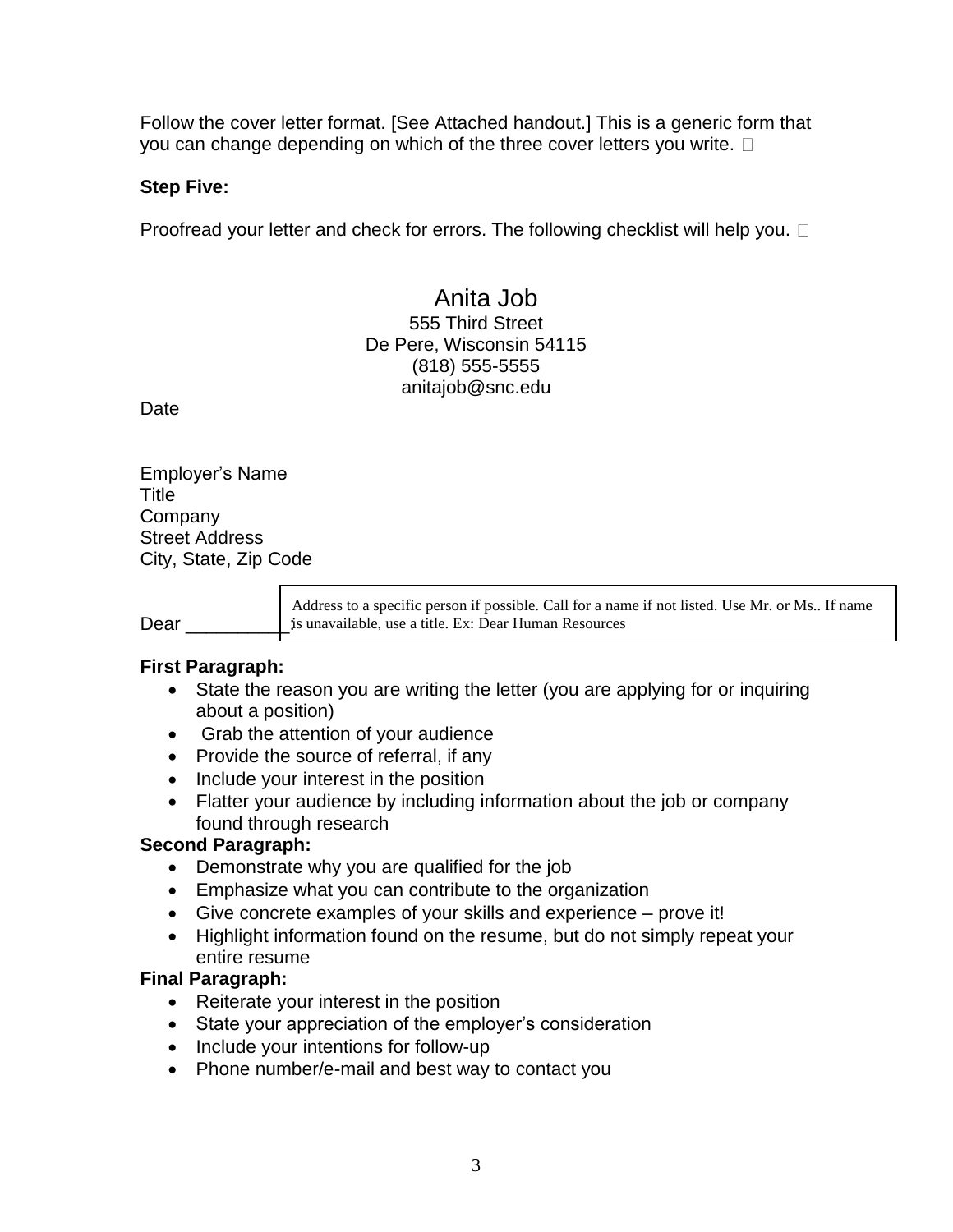Sincerely,

Your Name (First and last name typed)

(Submitted electronically)

Include this statement if you submit your cover letter via e-mail or another electronic method.

Enclosure (Indicates something more than the letter is included in the envelope. Do not include this if you are e-mailing your resume/cover letter.)

> Anita Job 55 College Street Pittsburgh, PA 15242 (724) 987-6543 [anitajob@yahoo.com](mailto:Janewalkerman@yahoo.com)

July 19, 2010

Dr. Christopher Jenkins Director of Personnel Appleton Local School District 123 Ridge Road Appleton, NC 27613

Dear Dr. Jenkins:

It is with great interest that I submit my resume for the seventh grade mathematics position. I was notified of this opening by Ms. Mary Smith at Lakewood Elementary school, with whom I did my methods field experience work. The growth of your district and numerous awards for academic achievement are remarkable. I feel that my unique background makes me an ideal candidate for the seventh grade position.

I have had very successful teaching experiences in secondary mathematics and have had the opportunity to work with multiple teaching strategies. Students in my class have consistently improved their math scores significantly. Enthusiasm in the classroom and dedication to education make me a viable candidate for the position. I have also been a curriculum chair for and involved in faculty professional development activities. I believe that I would be a valuable asset to your school district.

I am very interested in hearing from you and would appreciate an opportunity to speak with you in more detail through an interview. I can be reached at (724)